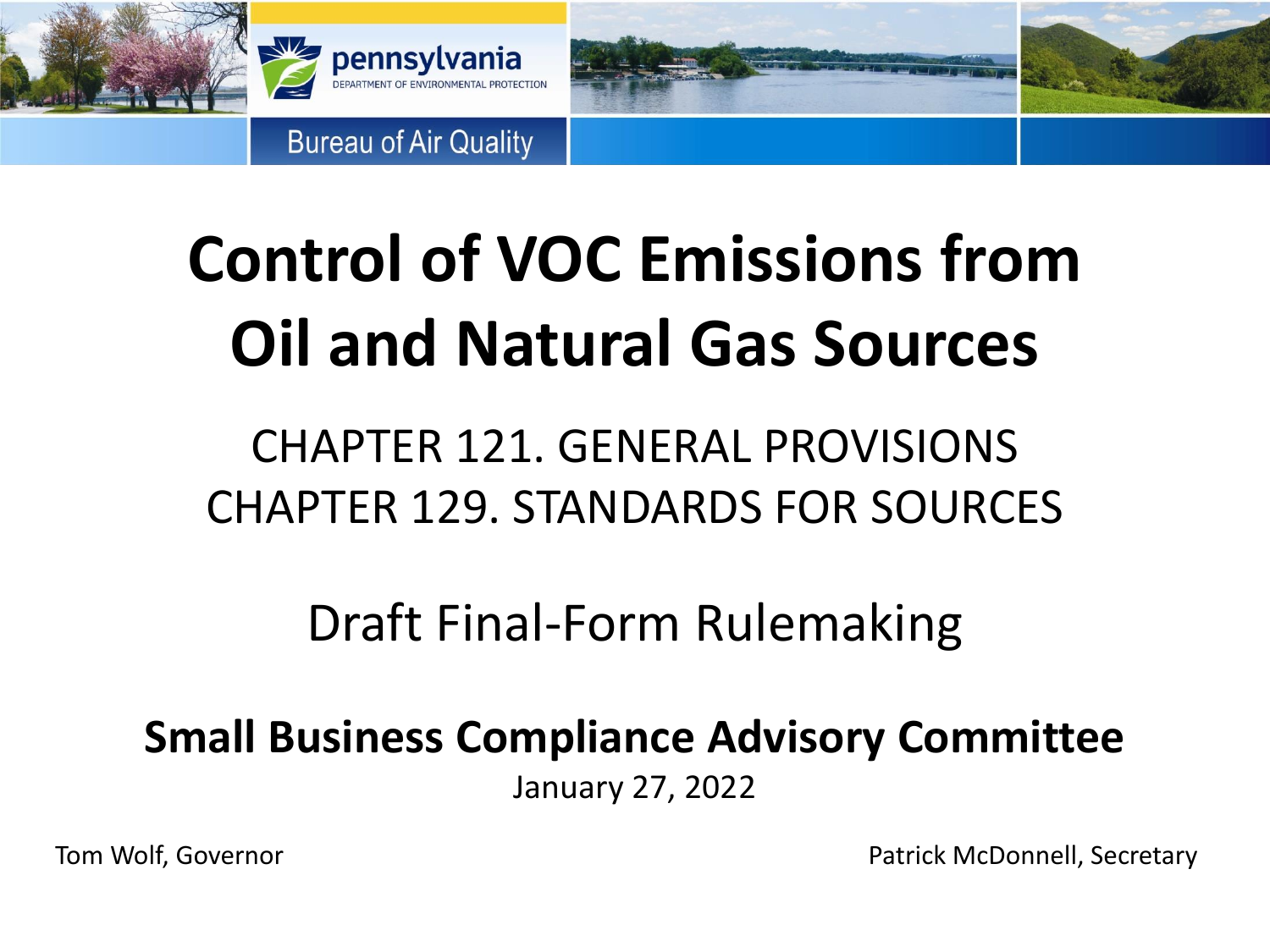- DEP's Draft Final-Form Rulemaking places controls on VOC emissions from field gas in oil and natural gas operations. This rulemaking will also reduce methane emissions from these sources as a co-benefit.
- Each source that was selected for DEP's RACT (Reasonably Available Control Technology) regulation determination has been evaluated to ensure alignment with EPA's Control Techniques Guidelines (CTG) and complies with the Clean Air Act (CAA), and other applicable Federal requirements.
- Wells are not affected sources under the CTG or the final-form rulemaking.

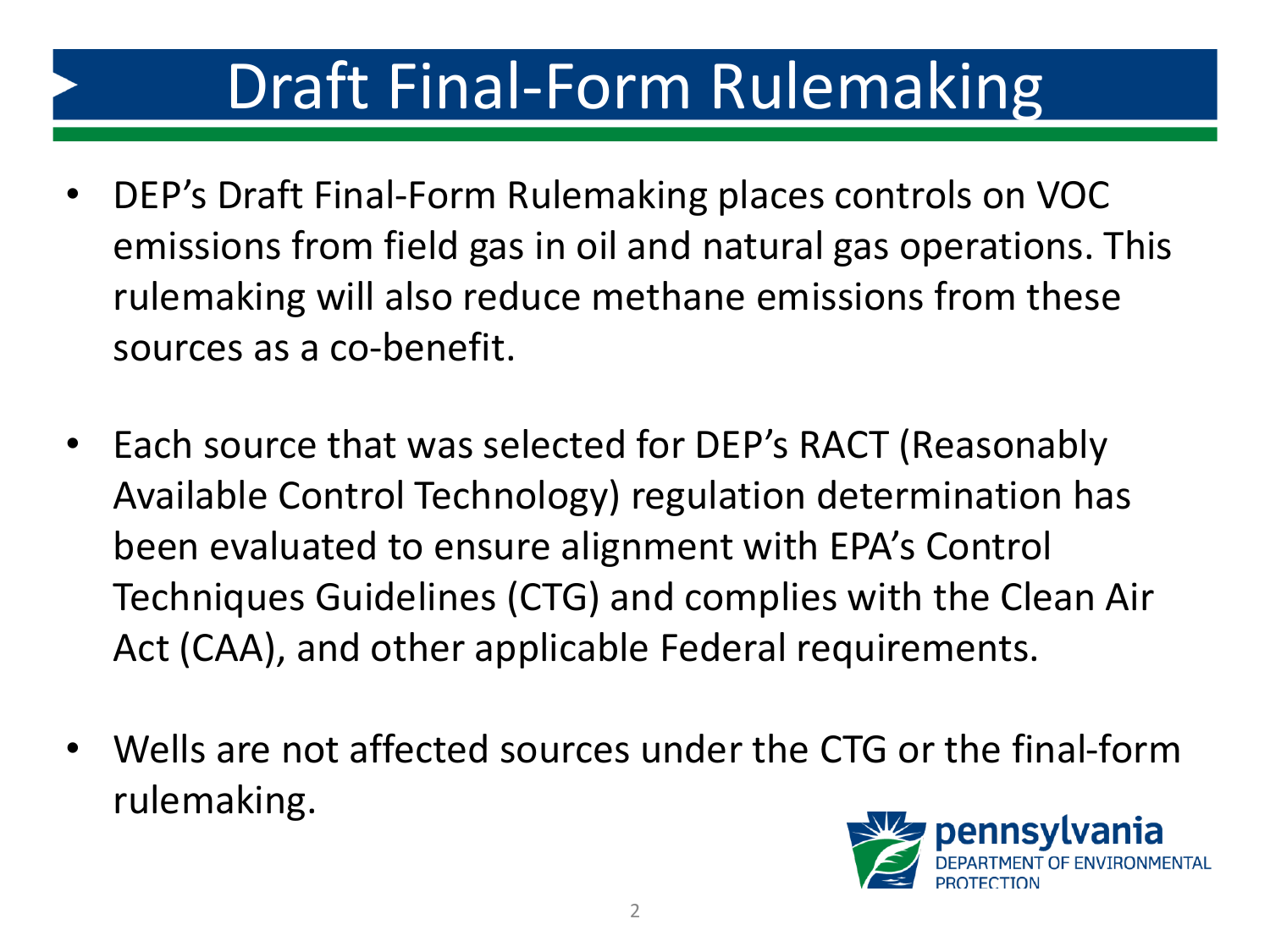- For each source, DEP's RACT regulation achieves equivalent or greater VOC reductions than the respective CTG recommendation.
- VOC RACT emission reduction measures for these sources are required to achieve and maintain the 8 hour ozone National Ambient Air Quality Standards (NAAQS) and to satisfy related CAA requirements.

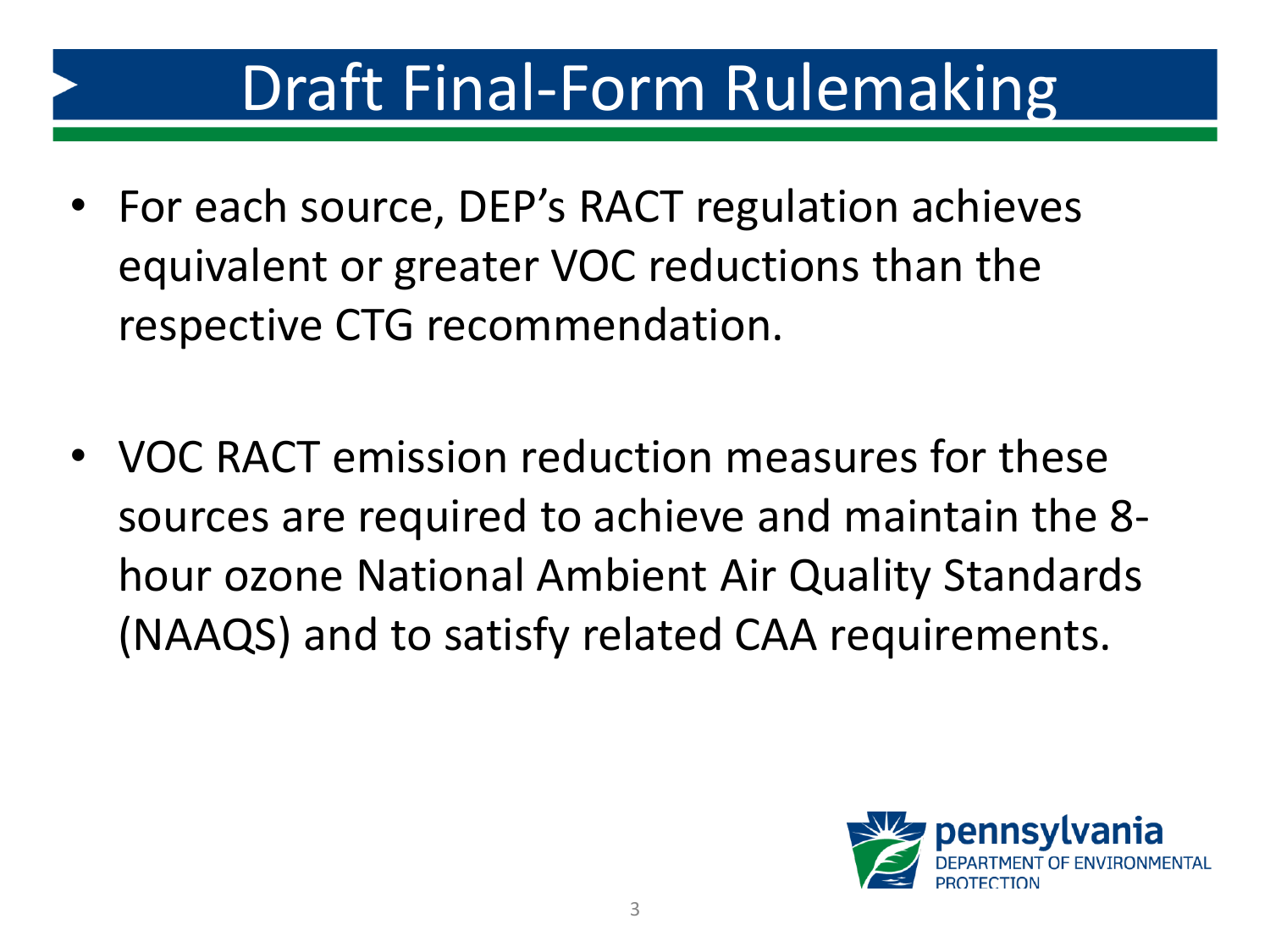### EQB and Public Comment

- On December 17, 2019, the Environmental Quality Board (EQB) adopted the proposed rulemaking by a vote of 18- 1. The proposed rulemaking was published for public comment, three virtual hearings were held, and the comment period ended on July 27, 2020.
- The EQB received 4,510 written comments. When the multiple signatories to individual letters and petitions are included, the total number of individuals and organizations expressing an opinion on the proposed rulemaking is over 36,000.

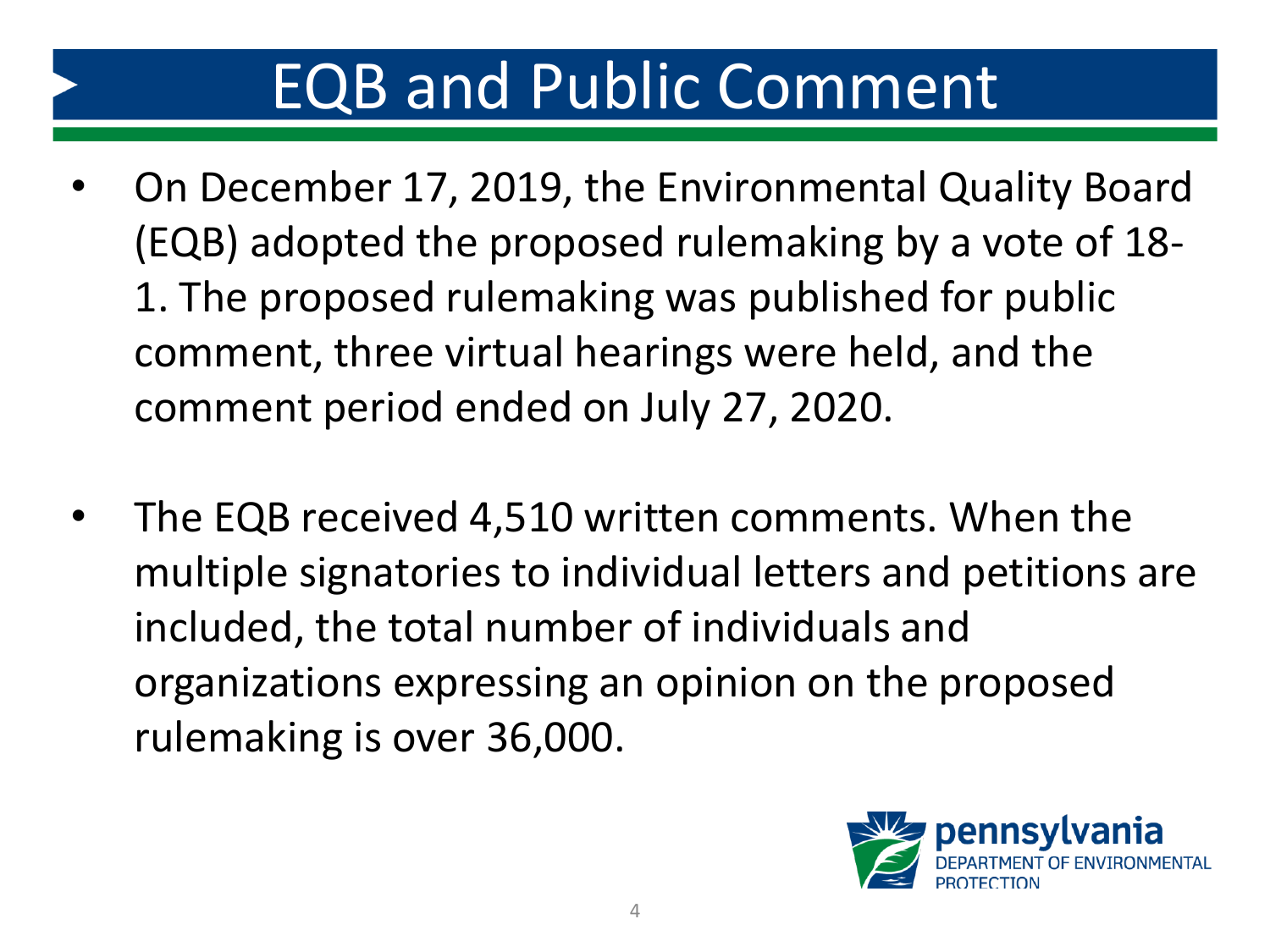### General Supportive Comments

- Some Commentators supported the efforts in Pennsylvania which balance societal, environmental, energy, and economic objectives.
- Some Commentators stated that the economic benefits of the proposed rulemaking are well thought out and documented both quantitatively and qualitatively in the proposal.
- Some Commentators pointed out that Pennsylvania has some of the strictest emission requirements in the nation; in fact, the State Review of Oil and Natural Gas Regulations have rated Pennsylvania's oil and natural gas program highly, and other state regulatory agencies use Pennsylvania's program as a reference.

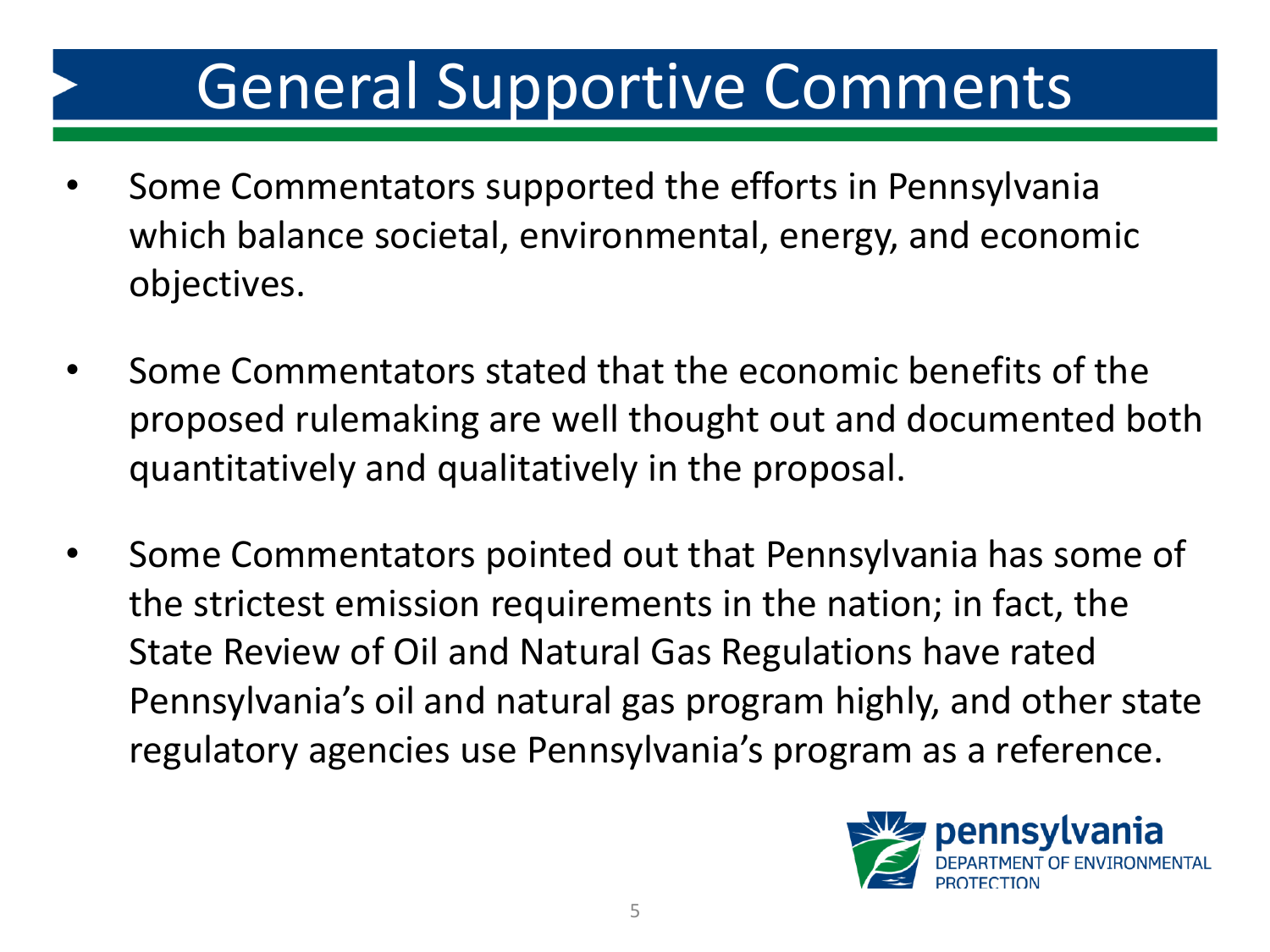### General Adverse Comments

- Some Commentators suggested that the Department is not meeting its obligations to protect Pennsylvania's air, land, and water from pollution, nor providing for the health and safety of its citizens through a cleaner environment.
- Some Commentators claimed that the EQB failed to adhere to requirements in Act 52 because the EQB failed to distinguish conventional from unconventional oil and natural gas operations in the proposed rulemaking.
- Some Commentators stated that the Commonwealth cannot afford to neglect the looming climate crisis and its impacts on public health and the environment, including environmental justice communities.

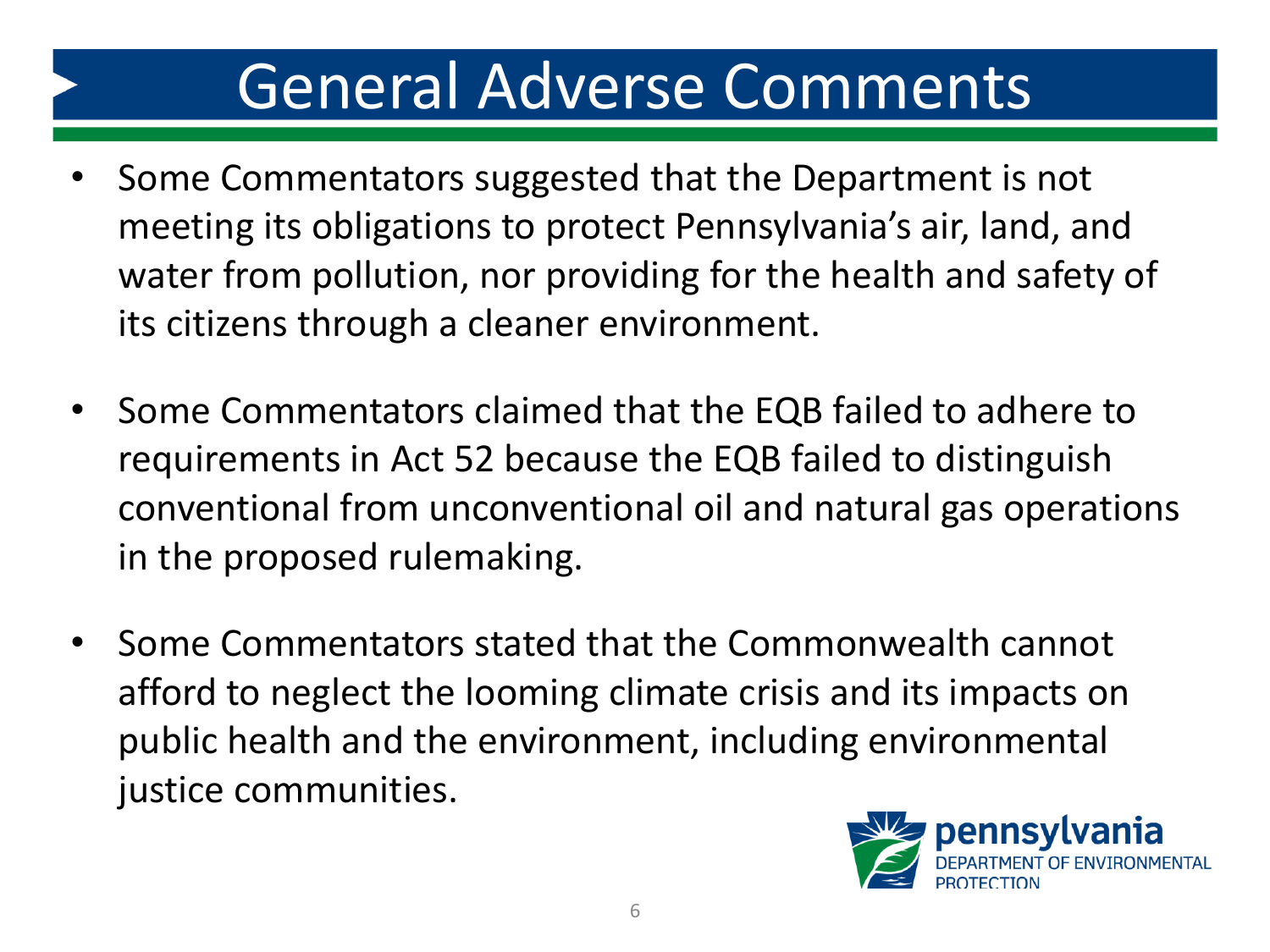### Specific Section Comments

- Some Commentators suggested that the low-production well exemption for wells that produce, on average, 15 barrels of oil equivalent (BOE) per day and the step-down provision should be removed.
- Some Commentators suggested that the frequency of instrumentbased Leak Detection and Repair (LDAR) requirements should be higher or lower than in the proposed rulemaking.
- Some Commentators suggested that the applicability for storage vessels should be at a higher or lower VOC emission threshold than in the proposed rulemaking, and that applicability should be determined with throughputs representative of current operation.

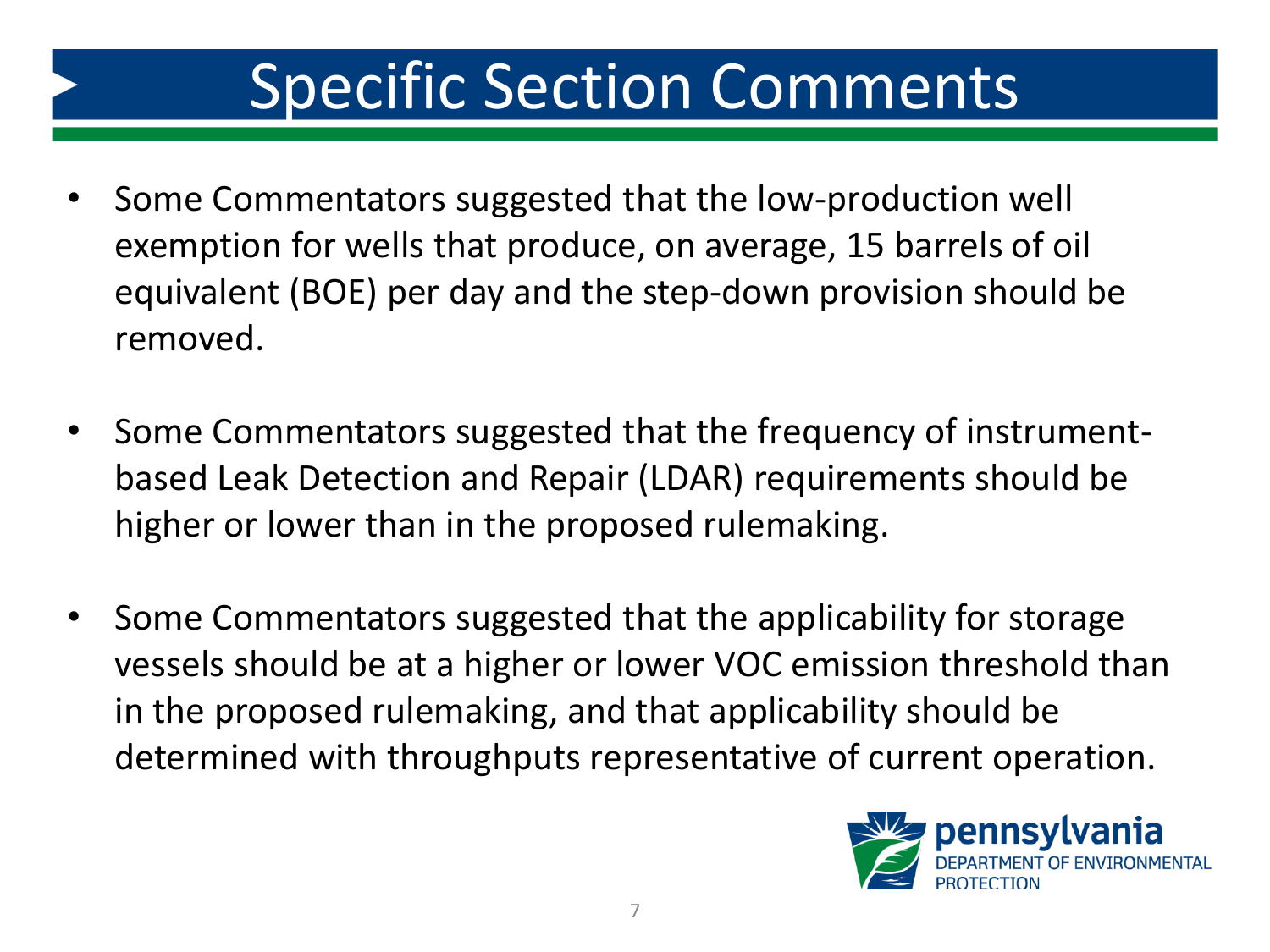All public comments can be found in their original form on the Department's [eComment](https://www.ahs.dep.pa.gov/eComment/) webpage as well as on the IRRC web site (search on IRRC #3256).

The Department is preparing the Comment and Response document and final-form rulemaking documents that will be submitted to the EQB.

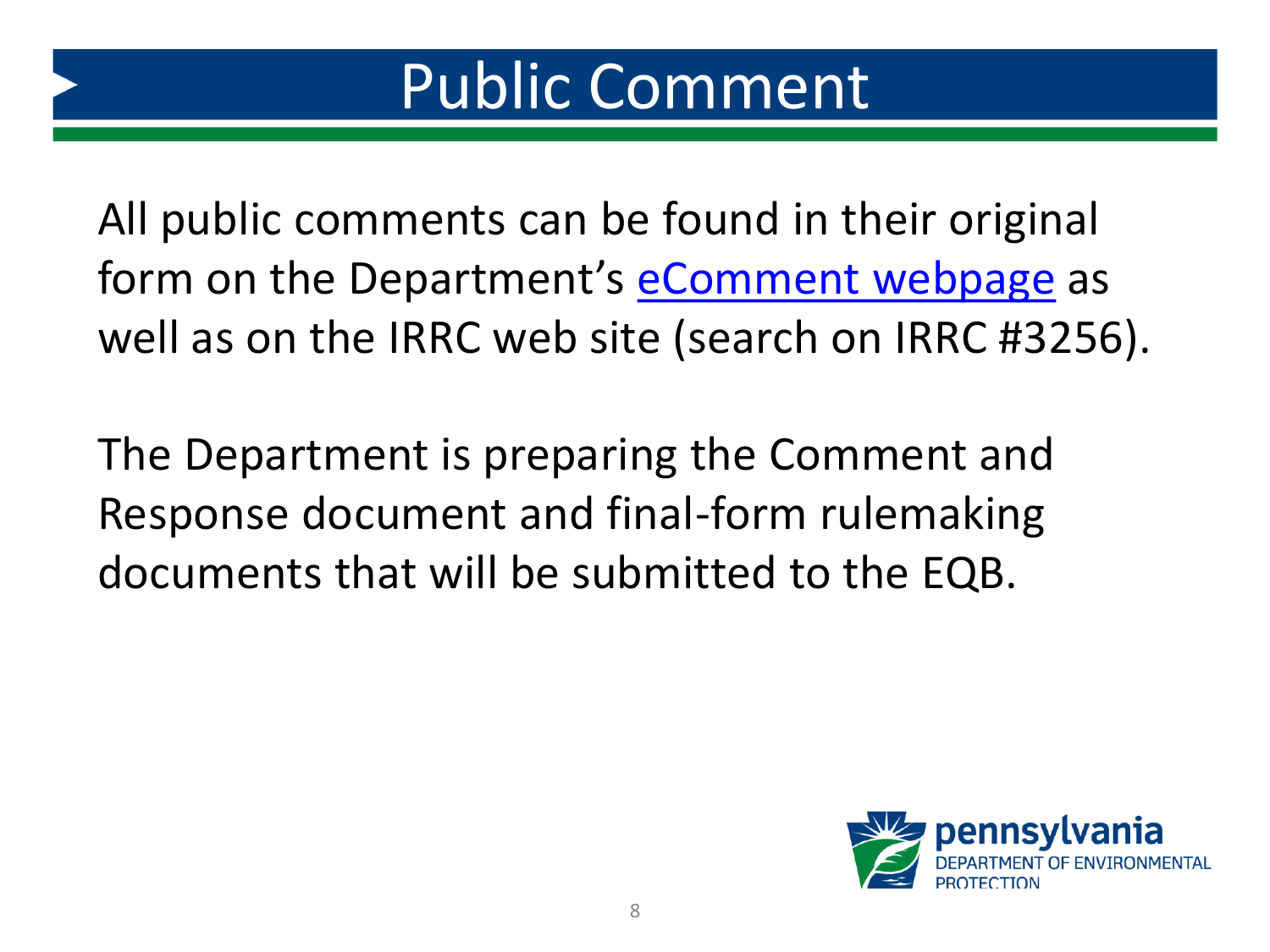#### **§ 129.121: General provisions and applicability.**

• Updated the applicability for natural gas-driven pneumatic controller to clarify the final-form rulemaking applies to natural gas-driven continuous bleed pneumatic controller.

#### **§ 129.122: Definitions, acronyms and EPA Methods.**

• Some unnecessary terms were removed, and minor edits made to other terms for clarification.

#### **§ 129.123. Storage vessels.**

- Applicability for 95% VOC control is reduced to 2.7 tons per year (TPY) threshold for all storage vessels.
- Maximum daily average throughput changed to monthly average throughput to calculate actual VOC emissions.

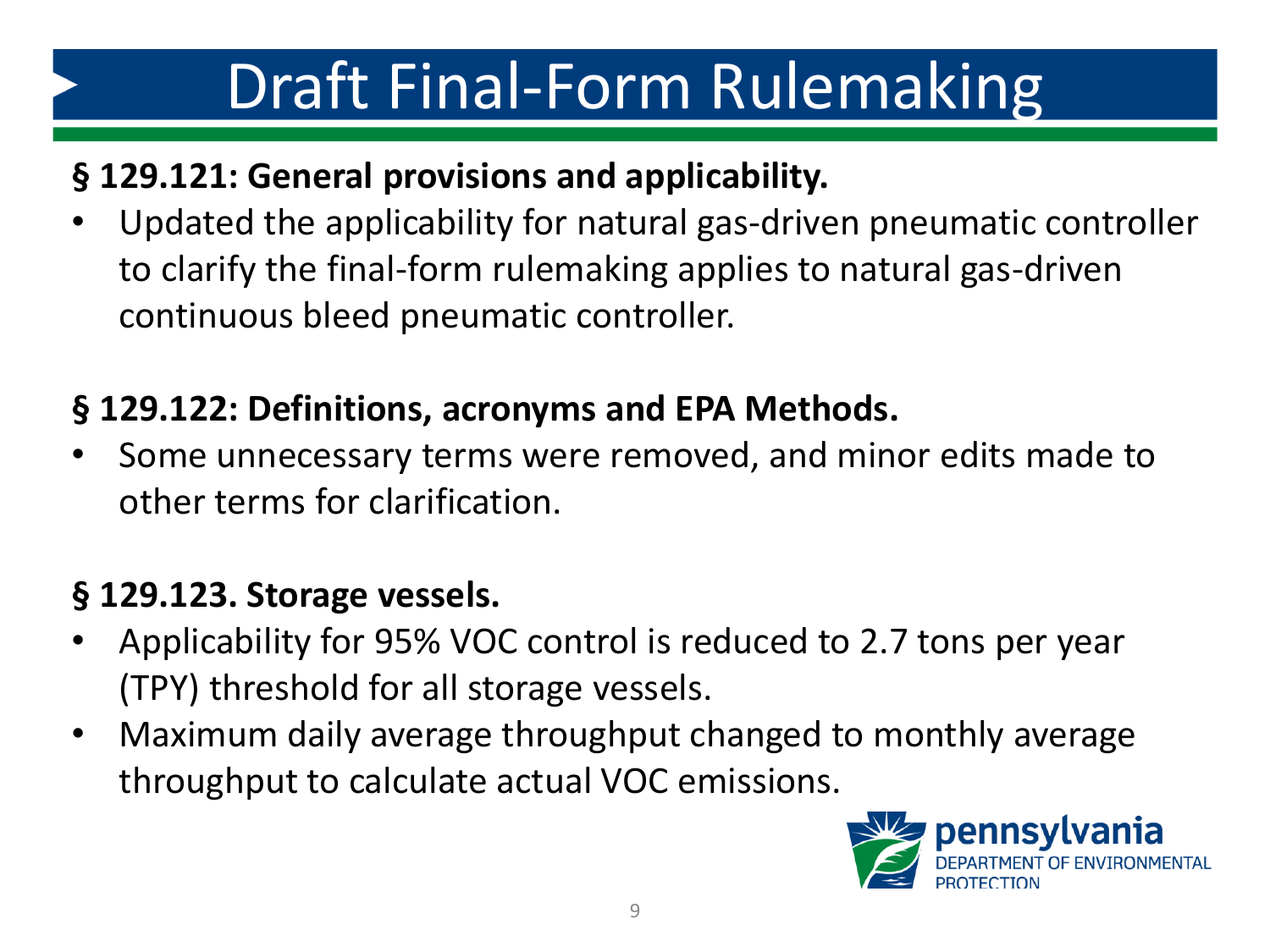#### **§ 129.124. Natural gas-driven continuous bleed pneumatic controllers.**

• Changed the term natural gas-driven pneumatic controller to natural gas-driven continuous bleed pneumatic controller for clarity.

#### **§ 129.125. Natural gas-driven diaphragm pumps.**

• Minor edits for clarification, no significant changes were made.

#### **§ 129.126. Compressors.**

- Changed the applicability for reciprocating compressors to require rod packing changes for reciprocating compressors located at well sites.
- Allowed routing the VOC emissions from a reciprocating compressor to a control device in addition to a process.

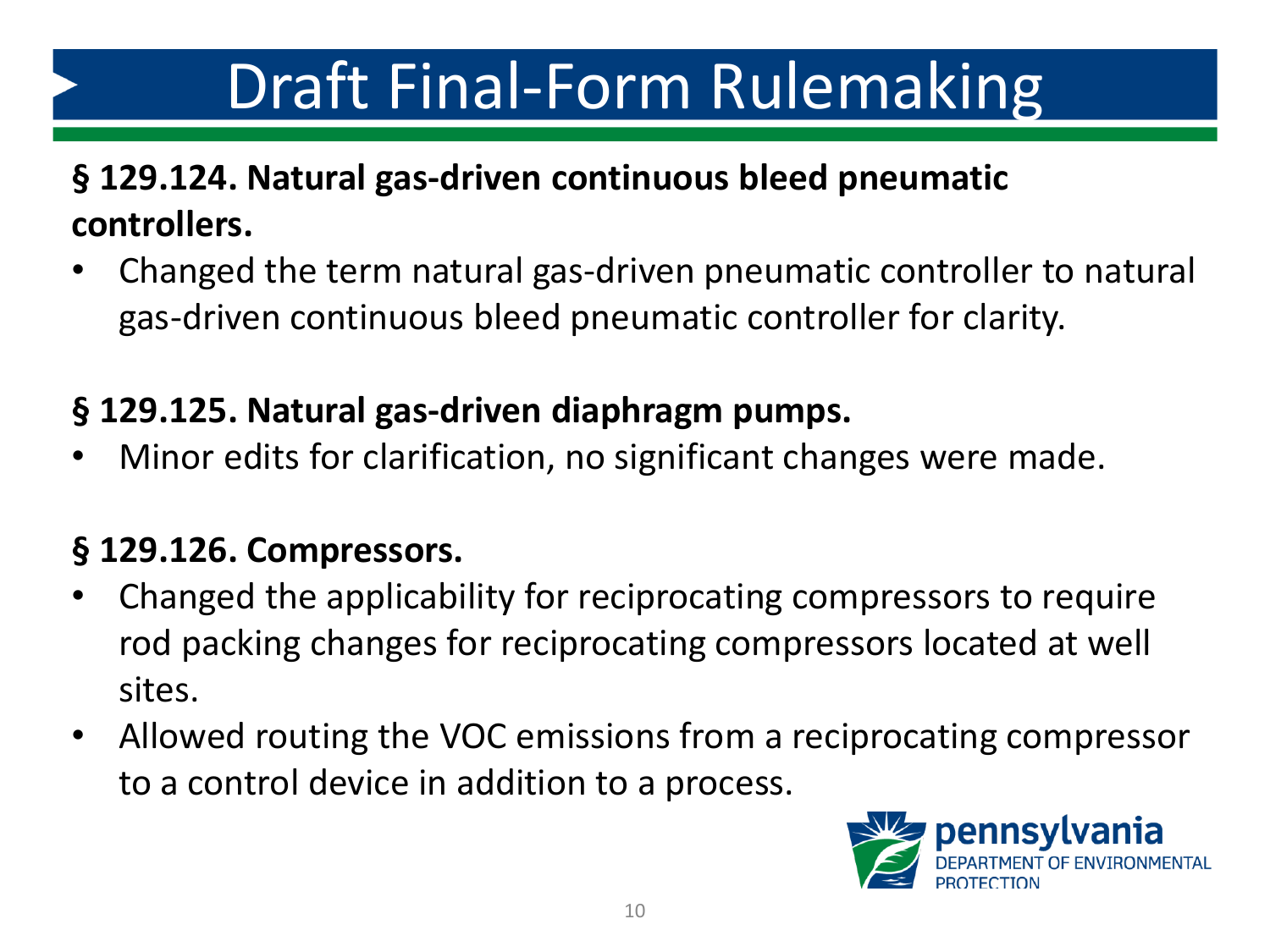#### **§ 129.127. Fugitive emissions components.**

- Well site producing, on average, equal to or greater than 15 BOE per day, with at least one well producing, on average, equal to or greater than 15 BOE per day, must perform quarterly LDAR inspection.
- Well site producing, on average, equal to or greater than 15 BOE per day, and at least one well producing, on average, equal to or greater than 5 BOE per day but less than 15 BOE per day must perform annual LDAR inspections. Operators in this category can request an exemption from the annual instrument-based LDAR inspection on a case-by-case basis.

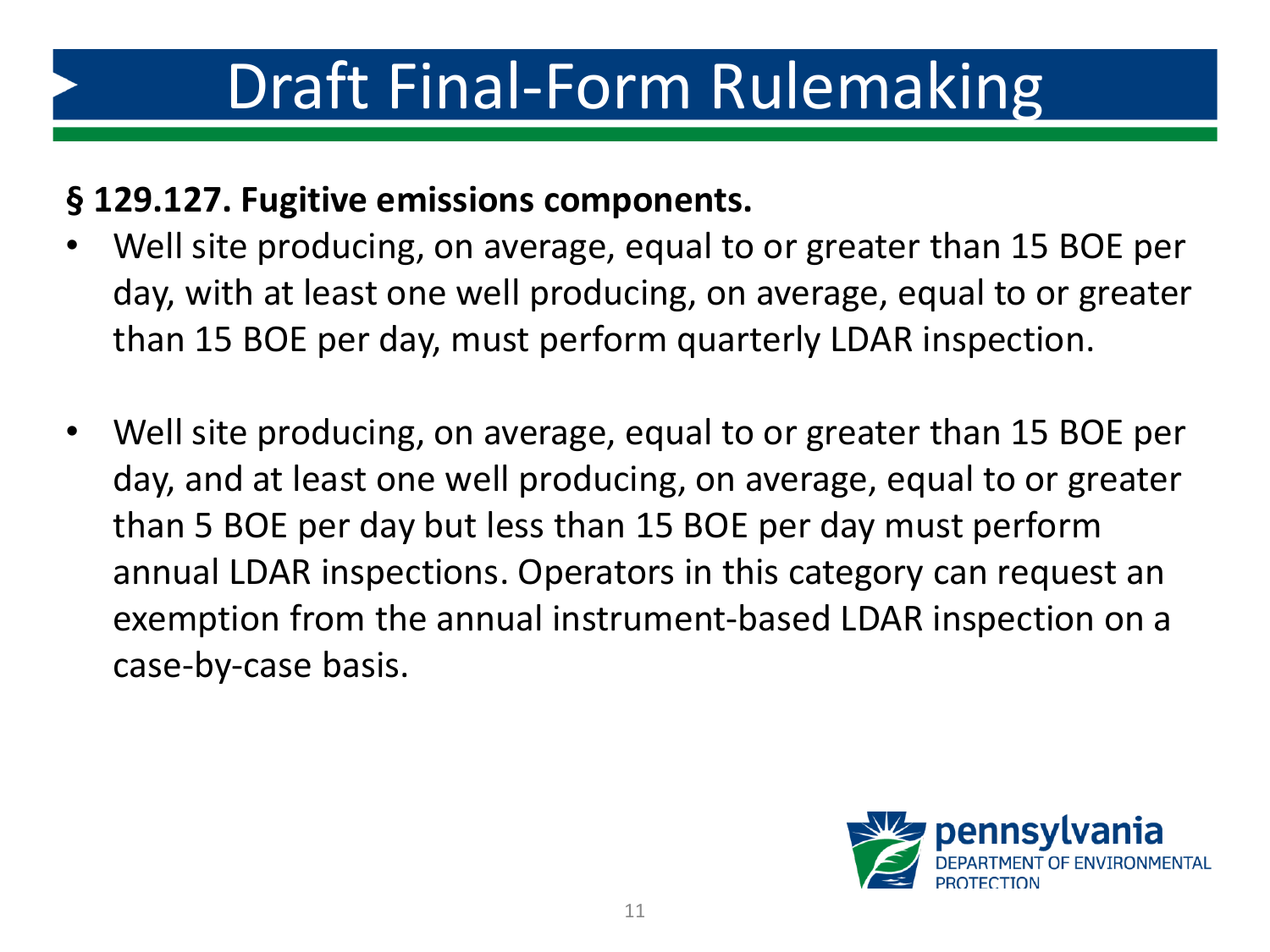#### **§ 129.127. Fugitive emissions components.**

- Removed 2% leak step-down provision and replaced it with the following production-based provision:
	- Well site production and individual well production must be calculated on an annual basis.
	- If the result of the calculation would allow the well site to inspect at a lower frequency, the owner or operator may adopt the less frequent inspections after two consecutive calculations.
	- If the result of the calculation would require the well site to inspect at a higher frequency, the owner or operator shall adopt the higher frequency of inspection immediately.

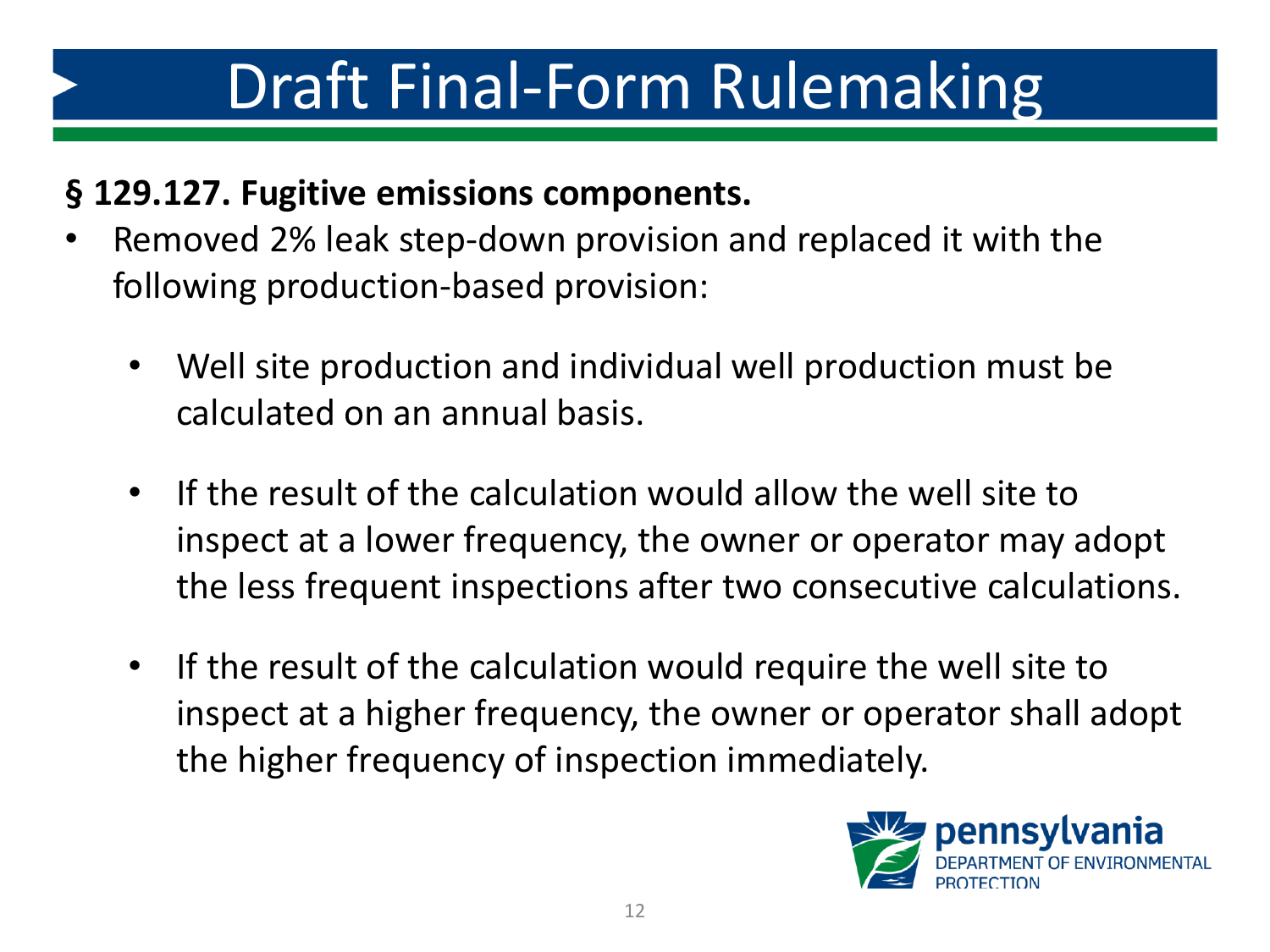#### **§ 129.128. Covers and closed vent systems.**

• The requirements for initial AVO inspections were changed from 30 days to 60 days after the effective date of the final-form rulemaking.

#### **§ 129.129. Control devices.**

• Minor clarifications are made to performance testing requirement.

#### **§ 129.130. Recordkeeping and reporting.**

• Minor edits were made to reflect the reduction to 2.7 TPY threshold for storage vessels and refer to natural gas continuous bleed pneumatic controllers.

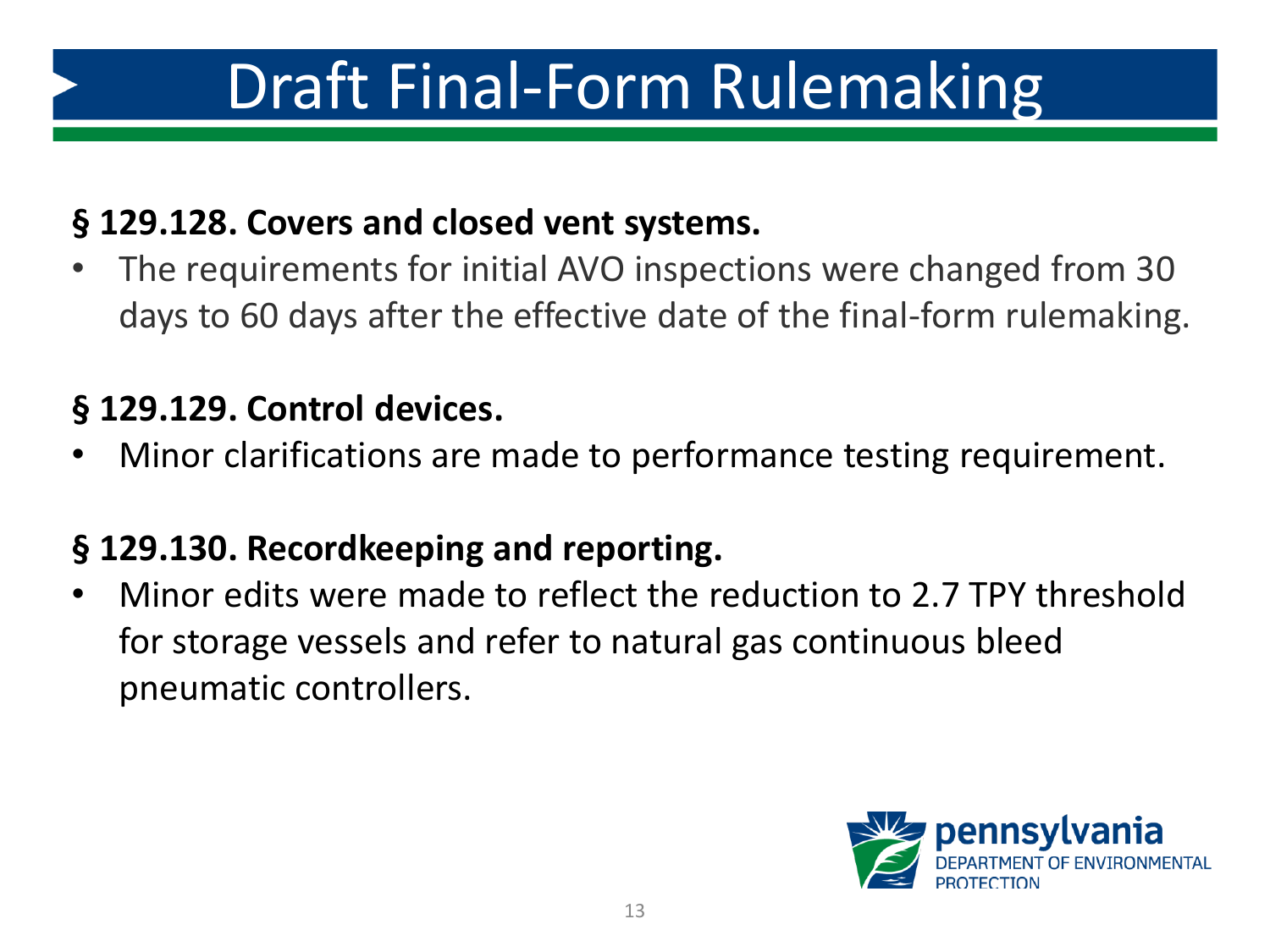### Estimated Emissions Reductions

- The Department estimates that implementation of the final-form rulemaking could reduce VOC emissions by as much as 2,616 TPY from fugitive emissions components, 282 TPY from storage vessels, 61 TPY from reciprocating compressors at well sites, 7 TPY from pneumatic pumps, and 9,102 TPY from pneumatic controllers.
- The Department estimates that the control measures implemented for VOC emissions simultaneously control methane emissions as a co-benefit, and could reduce methane emissions by as much as 44,547 TPY from fugitive emissions components, 41 TPY from storage vessels, 1,172 TPY from reciprocating compressors at wells sites, 135 TPY from pneumatic pumps, and 175,171 TPY from pneumatic controllers.

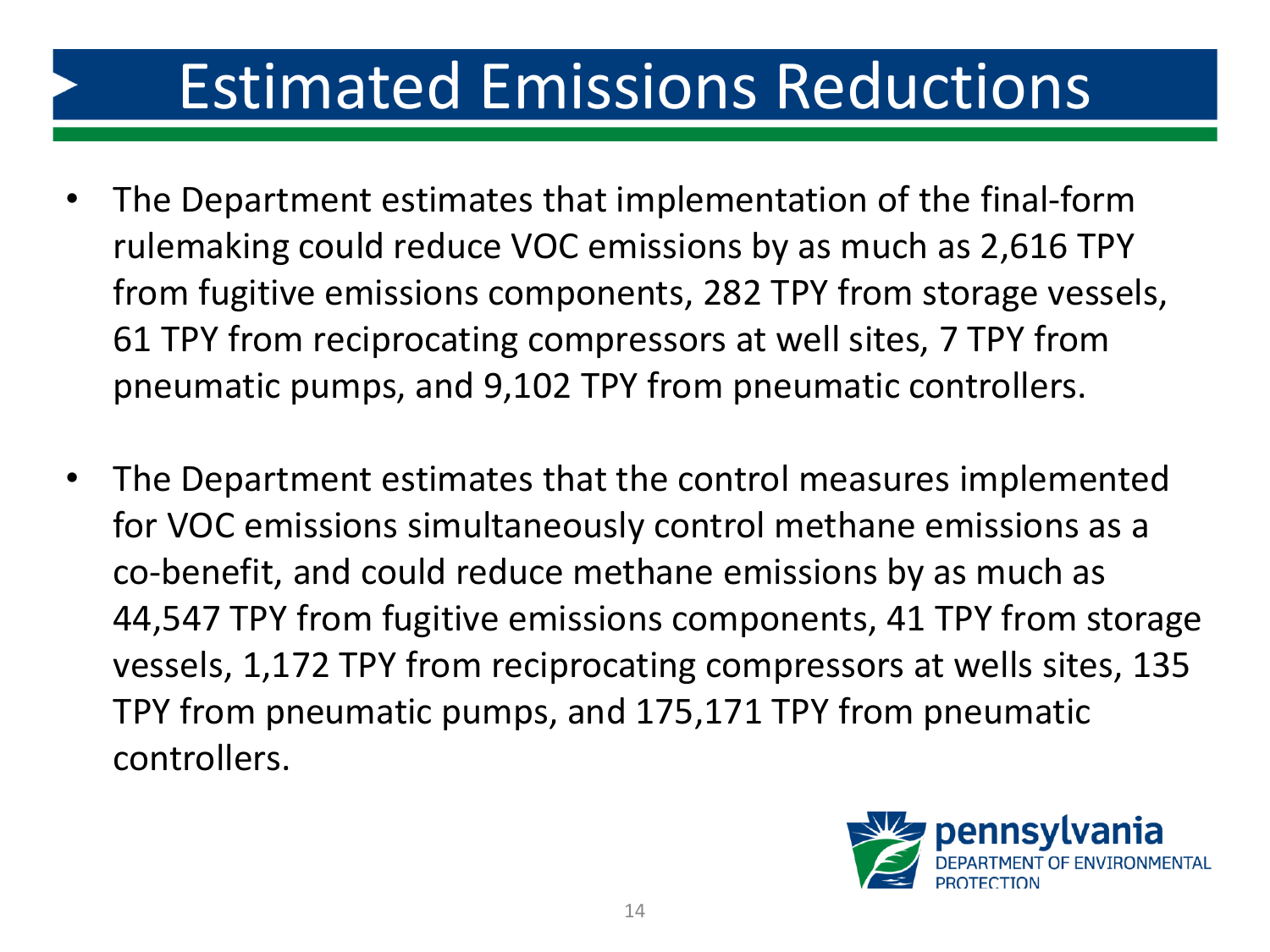### Estimated Emissions Reductions

- Total estimated emissions reductions for the final-form rulemaking across the oil and natural gas industry are 12,068 TPY VOC and 221,066 TPY methane.
- Total estimated emissions reductions include 714 TPY VOC and 11,913 TPY methane from the additional stringency of the Department's final-form rulemaking.
- Total estimated emissions reductions for the final-form rulemaking represent an additional 7,774 TPY VOC and 145,481 TPY methane over the emissions reduction estimated in the proposed rulemaking.

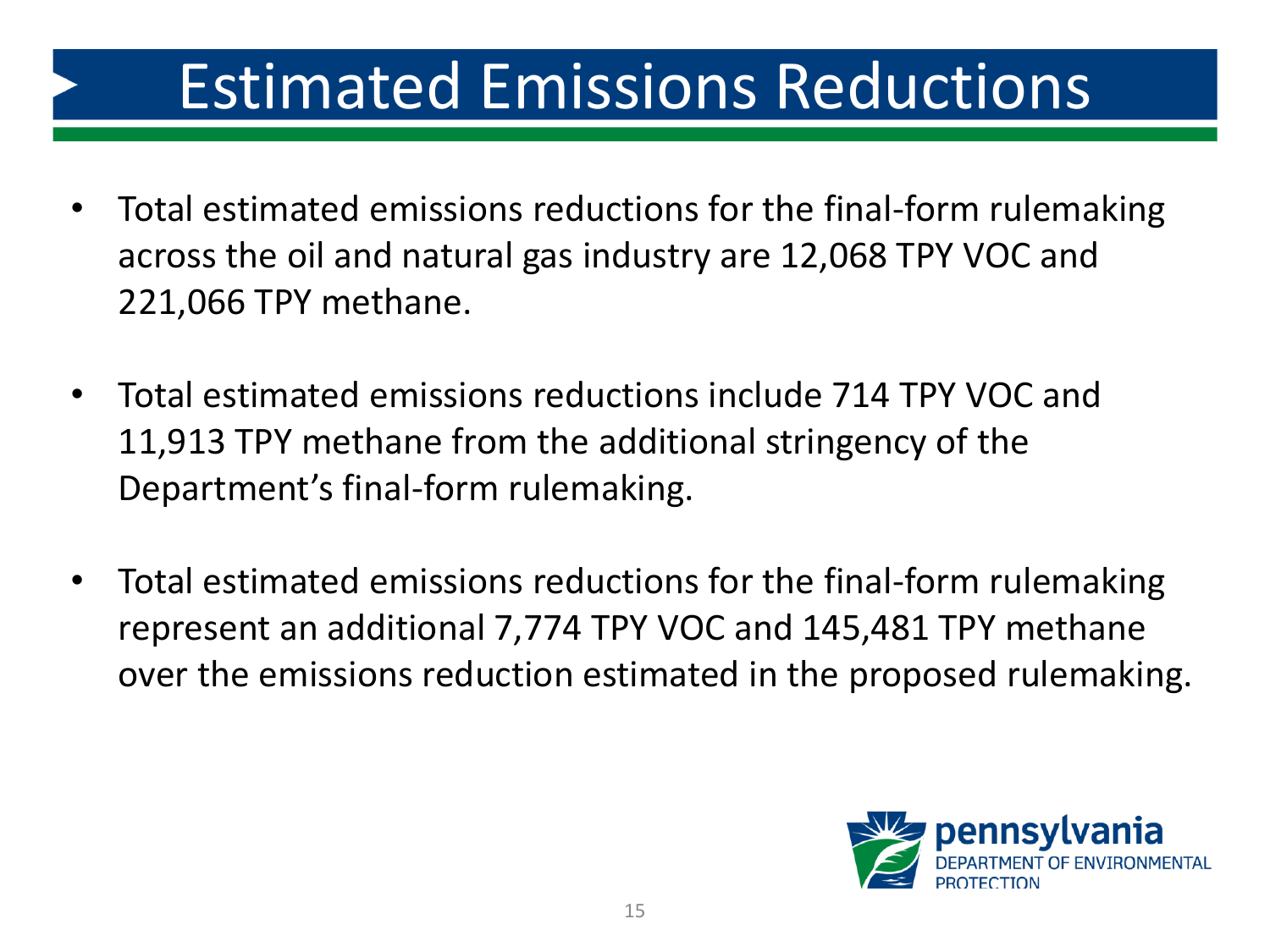# Anticipated Final Rulemaking Schedule

- Air Quality Technical Advisory Committee December 9, 2021
- Citizens Advisory Council Policy and Regulatory Oversight Committee – January 12, 2022
- Citizens Advisory Council January 18, 2022
- Small Business Compliance Advisory Committee January 27, 2022
- Environmental Quality Board 1<sup>st</sup> Quarter 2022
- Final-Form Rulemaking Promulgated and submitted to EPA as State Implementation Plan revision – 2<sup>nd</sup> Quarter 2022